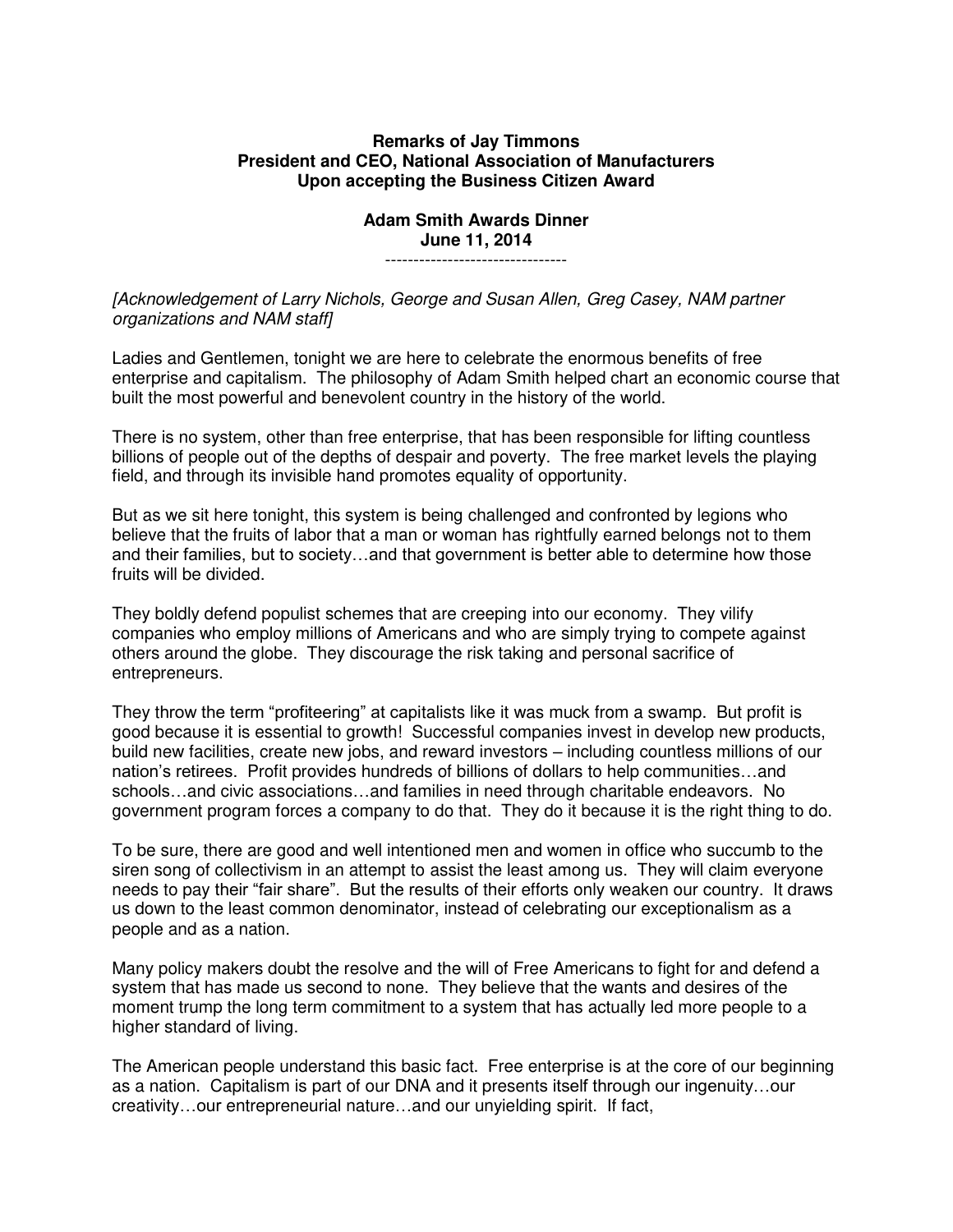- 6 in 10 Americans believe that holding the line on taxes and reducing regulations on business is the best way to grow the economy, create new jobs and raise pay for working middle class families.
- By a two to one majority 64 to 33 percent say that expanding economic growth for everyone is more important than narrowing the gap between rich and poor.

If so many Americans support the cause that we in the business community so strongly advocate, why do we keep losing policy battles and elections to those who are hostile to our agenda?

Business once had supporters in both parties. But over time, we allowed pro-business Democrats to be defeated in nominating contests, or we simply failed to give our vigorous support to them in a general election if their seat wasn't considered completely "safe". Think of this: just a few years ago there were 54 Democrats who caucused with the conservative Blue Dog coalition. Today, there are just 19.

Decent, hard-working centrist voices who advanced Freedom and stood against the aggressive reach of government. We didn't agree with them on everything, but we did on most things.

Sadly, we accepted their losses and as a result, business became reliant on the benevolence of just one party.

Now today, there are fringe elements who are using intolerant social propaganda and distorting the records of honorable men and women, driving them into the wilderness of defeat – and with that defeat, we lose their God-given talents and support for those very principles that have enabled free enterprise to thrive.

We were given another painful reminder of this fact just last night as a stalwart friend of business, House Majority Leader Eric Cantor, was defeated in his primary in an upset election.

The truth is, both parties are getting it wrong.

One party today is seen as the defender of free enterprise and a champion for competitiveness.

The other party is viewed as an advocate for individual liberty and a champion for equality of opportunity for all.

Free Enterprise. Competitiveness. Individual Liberty. Equal Opportunity. These are the four pillars upon which our great nation was built.

The instability and uncertainty we face today…the denigration of institutions that have made us strong and mighty…this is a result of elected officials who are all too willing to allow some of those pillars to erode.

It's not just Freedom for business that Americans demand…it's also Freedom for the individual. The American people as a whole are far ahead of the politicians and they want our leaders to embrace all four of those fundamental principles.

It may well be that one party will someday embrace all of these principles equally. If so, that Party will govern for generations to come. It may well be the Republican Party…or the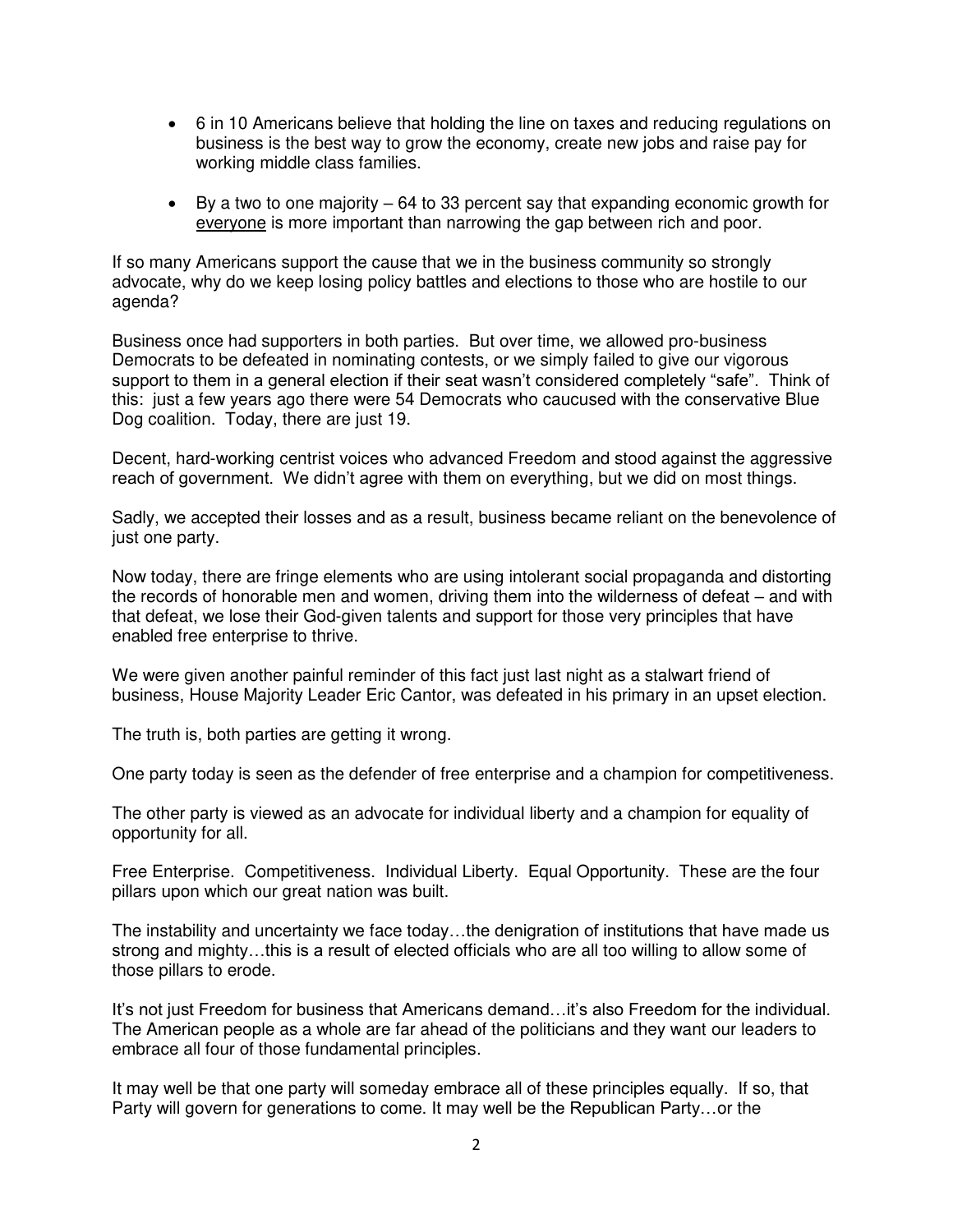Democratic Party…or even perhaps another way. But that re-alignment is possible in our lifetimes. The millennial generation has already told us what's ahead.

That generation – the emerging majority in our country – is far more civic-minded than the baby boomers – thanks in large part to contemporary technologies. Half of them identify themselves as political Independents. They are more interested in the accumulation of personal wealth than are older generations. A significant majority support comprehensive immigration reform as the pathway to the American Dream. And these millennials are nearly unanimous in their support for marriage equality, and they recognize and embrace the fact the American families today come in all different configurations.

Free Enterprise…Competitiveness…Individual Liberty…and Equal Opportunity – those are the four principles that unite Americans and they are the ingredients for success in the future.

The business community has an obligation to advance these principles and to lead by example. It is critical that we are involved in the electoral process now more than ever before…to help renew the faith of the American people in our government and our institutions.

But ladies and gentlemen, I submit to you that we cannot lead if we keep doing things the same – following different paths…assuming resources are unlimited and that our benefactors will keep supporting our divergent plans…playing it safe and letting others speak out in election contests when it really matters, so they can take the heat instead of us…and then, pointing the finger of blame at others in our community when these strategies fail.

To make a real difference, we must look inward and challenge ourselves in two ways:

- First, we need to stand up to the forces that are influencing important primary contests demonizing American businesses and trying to throw out those who are willing to actually govern.
- Second, we must eliminate duplication and parochialism in our own political and advocacy programs, something the economic Left long ago figured out.

Tonight, I'm urging leaders of the business community – those who are in this room and the many others who are not – to come together to create a new paradigm. I'm asking you to join me and other association leaders to think long-term. Let's figure out how to appeal more broadly to Americans, including the millennial generation.

We need to unite. I was very pleased to see Tom Donohue in the introductory video. Tom has been a great friend and mentor to me and many of us here, and I think the U.S. Chamber of Commerce deserves a lot of credit for all the great work they are doing throughout the country. John Engler needs to be involved. He has a brilliant mind for carving together coalitions and majorities. Dan Danner and the NFIB have an army of business leaders who stand tall for Freedom.

Together, we can determine how to eliminate duplication and competition for resources….how to put more resources where they are truly needed….and how to elect more officials – of both parties – who know how to grow an economy, promote Liberty, and govern.